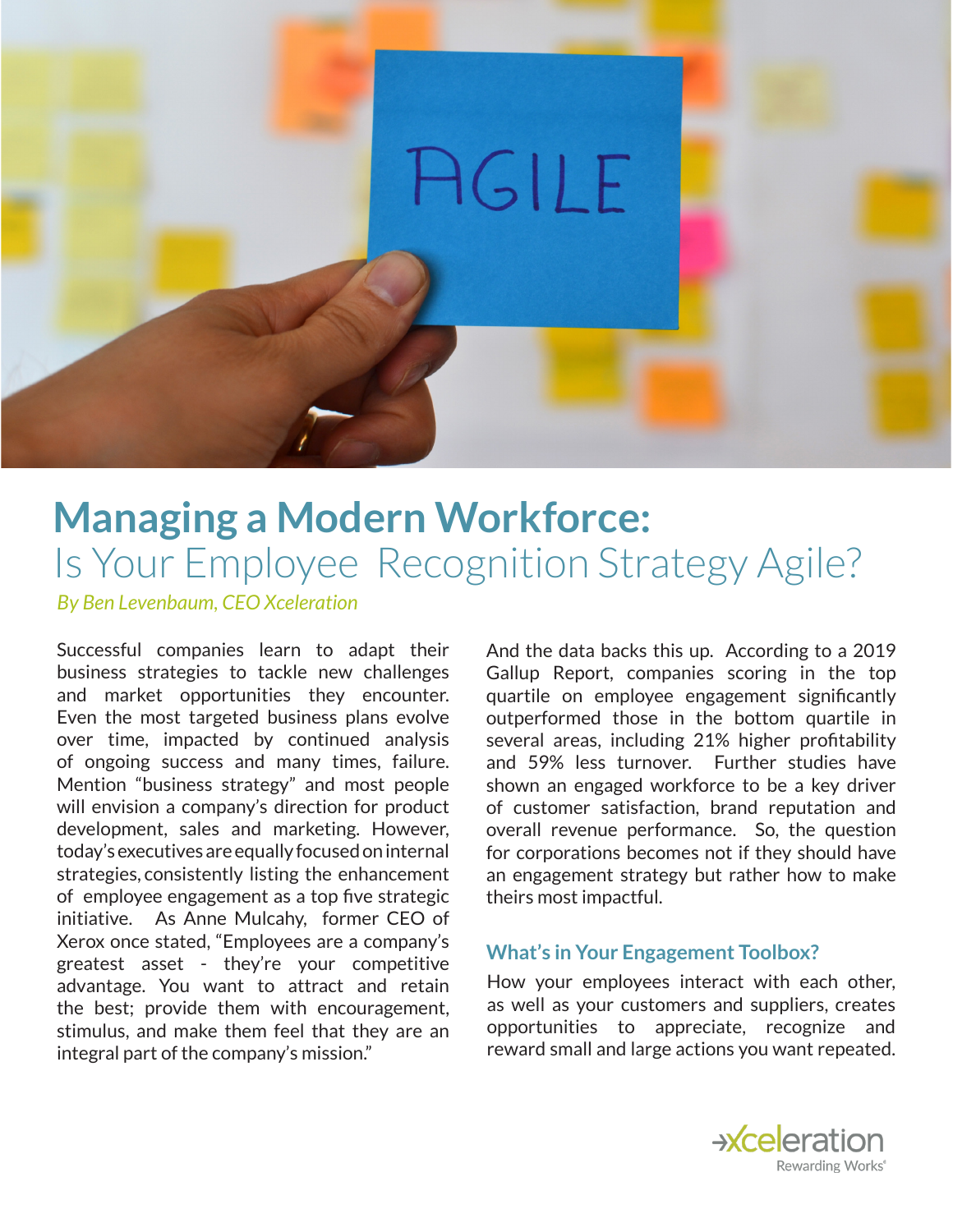With a majority of corporate America working from home, employees are naturally missing important human connections and collaboration normally received from face to face interactions. As a result, the opportunities to impact engagement are shifting and quite possibly your company culture may be shifting with them. The key is to identify the recognition tactics in place and ensure they are aligned (or adapt them to align) with the current employee experience.



Companies can implement one of literally hundreds of solutions in the market for driving employee recognition, and an even greater number choose to manage programs in house. But what times like this highlight is the simple fact that you cannot drive employee recognition through a limited set of tools. You cannot engage solely through social recognition, badges or acknowledgment of service anniversaries. You need to look at a multitude of options and determine how each can be used to drive engagement across your employee population, regardless of their location or job function.

*An agile strategy requires multiple tools, to target recognition options to each and every employee.* 

## **Adapting to Drive Engagement**

Our company has gone from three offices to more than 70 home-based locations in the course of two months. To keep employees engaged, we knew our recognition strategy needed to change as well. It was time to put our agile recognition strategy to the test, to ensure our employees could feel connected and aligned with how our work environment has been altered. Some of the changes we have implemented in the past month include:

• Altering our quarterly recognition award from a weekend trip to points (redeemable for a variety of rewards) and expanding to more winners to align with the "we're all in this together" mindset we have been communicating. We WILL go back to travel as soon as it makes sense, but for now, why make our winner's wait to receive their reward?

• Adding a no-point thank you recognition for the small accomplishments that are often delivered in person; and including a printable certificate that employees can hang at their home workspace or share with their families.

• On our weekly all-company Zoom calls, we have been rotating between reading a selection of employee peer recognitions and having a quick "around the horn" recognition where employees are encouraged to start a chain of appreciation by highlighting recent co-worker activity.

• Continuing to celebrate birthdays and service anniversaries through our Gifting by Design platform, with gifts delivered to employee home locations.

• We have also added charitable donations to our catalog including Meals on Wheels and MedShare, which is a charity that helps deliver hospitals and manufacturers surplus medical supplies during times of need.